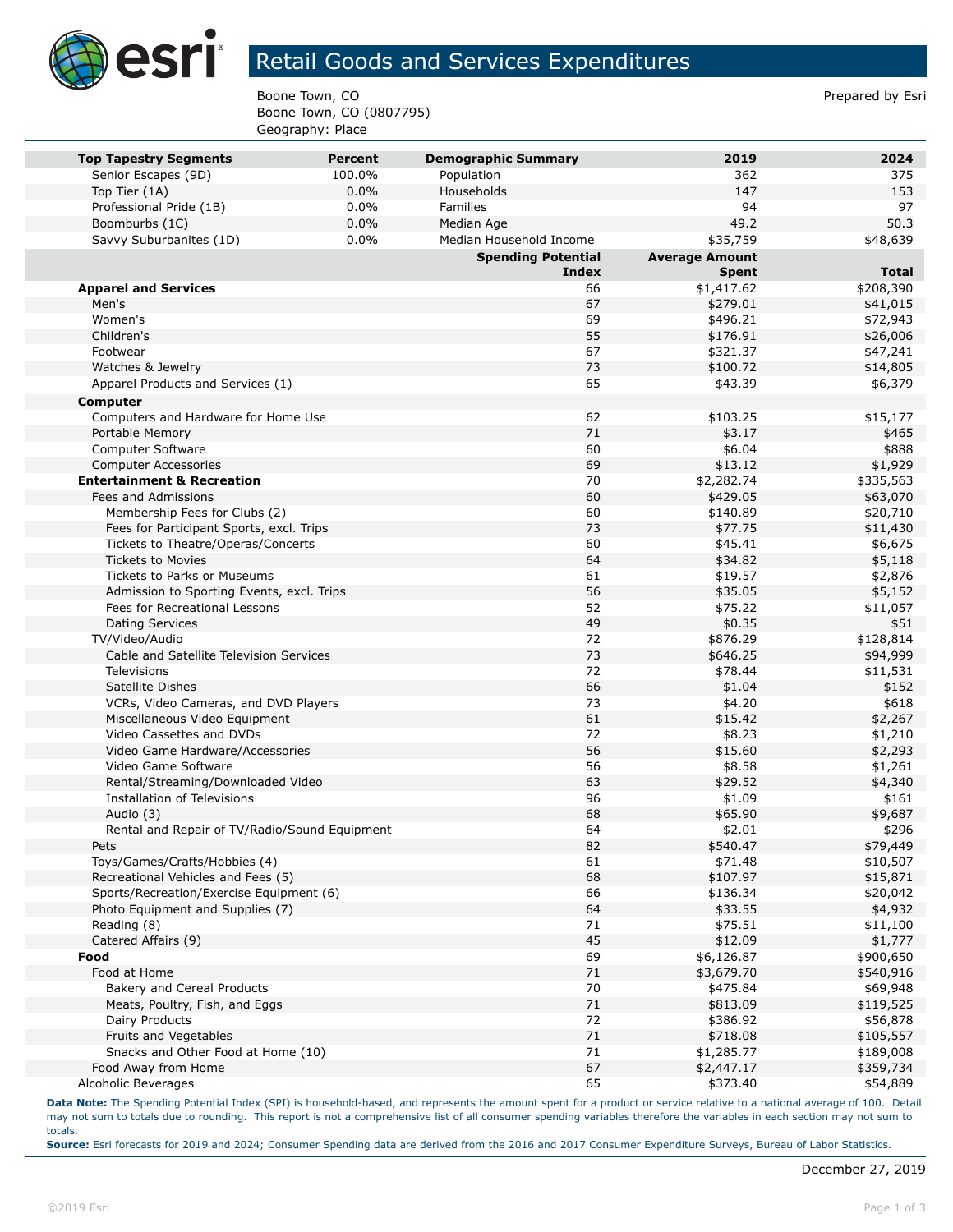

## Retail Goods and Services Expenditures

Boone Town, CO **Prepared by Esri** Prepared by Esri Boone Town, CO (0807795) Geography: Place

|                                            | <b>Spending Potential</b><br><b>Index</b> | <b>Average Amount</b><br>Spent | <b>Total</b> |
|--------------------------------------------|-------------------------------------------|--------------------------------|--------------|
| <b>Financial</b>                           |                                           |                                |              |
| Value of Stocks/Bonds/Mutual Funds         | 72                                        | \$15,480.05                    | \$2,275,567  |
| Value of Retirement Plans                  | 67                                        | \$64,250.07                    | \$9,444,761  |
| Value of Other Financial Assets            | 67                                        | \$3,824.10                     | \$562,143    |
| Vehicle Loan Amount excluding Interest     | 71                                        | \$2,026.52                     | \$297,899    |
| Value of Credit Card Debt                  | 66                                        | \$1,614.74                     | \$237,366    |
| Health                                     |                                           |                                |              |
| Nonprescription Drugs                      | 81                                        | \$115.85                       | \$17,030     |
| <b>Prescription Drugs</b>                  | 79                                        | \$288.51                       | \$42,411     |
| Eyeglasses and Contact Lenses              | 69                                        | \$62.73                        | \$9,222      |
| Home                                       |                                           |                                |              |
| Mortgage Payment and Basics (11)           | 68                                        | \$6,840.80                     | \$1,005,598  |
| Maintenance and Remodeling Services        | 76                                        | \$1,629.58                     | \$239,549    |
| Maintenance and Remodeling Materials (12)  | 80                                        | \$391.24                       | \$57,512     |
| Utilities, Fuel, and Public Services       | 70                                        | \$3,414.85                     | \$501,983    |
| <b>Household Furnishings and Equipment</b> |                                           |                                |              |
| Household Textiles (13)                    | 67                                        | \$67.28                        | \$9,890      |
| Furniture                                  | 64                                        | \$391.58                       | \$57,563     |
| Rugs                                       | 47                                        | \$15.37                        | \$2,259      |
| Major Appliances (14)                      | 74                                        | \$261.75                       | \$38,477     |
| Housewares (15)                            | 74                                        | \$79.13                        | \$11,633     |
| Small Appliances                           | 69                                        | \$33.32                        | \$4,898      |
| Luggage                                    | 63                                        | \$8.75                         | \$1,286      |
| Telephones and Accessories                 | 75                                        | \$56.34                        | \$8,282      |
| <b>Household Operations</b>                |                                           |                                |              |
| Child Care                                 | 48                                        | \$245.75                       | \$36,125     |
| Lawn and Garden (16)                       | 77                                        | \$362.58                       | \$53,299     |
| Moving/Storage/Freight Express             | 68                                        | \$45.12                        | \$6,633      |
| Housekeeping Supplies (17)                 | 75                                        | \$561.25                       | \$82,503     |
| <b>Insurance</b>                           |                                           |                                |              |
| Owners and Renters Insurance               | 74                                        | \$430.09                       | \$63,223     |
| Vehicle Insurance                          | 70                                        | \$1,088.25                     | \$159,973    |
| Life/Other Insurance                       | 65                                        | \$300.82                       | \$44,221     |
| Health Insurance                           | 73                                        | \$2,877.14                     | \$422,940    |
| Personal Care Products (18)                | 69                                        | \$348.02                       | \$51,158     |
| School Books and Supplies (19)             | 66                                        | \$101.98                       | \$14,991     |
| <b>Smoking Products</b>                    | 70                                        | \$281.89                       | \$41,438     |
| Transportation                             |                                           |                                |              |
| Payments on Vehicles excluding Leases      | 68                                        | \$1,733.98                     | \$254,896    |
| Gasoline and Motor Oil                     | 71                                        | \$1,614.28                     | \$237,299    |
| Vehicle Maintenance and Repairs            | 71                                        | \$809.47                       | \$118,992    |
| <b>Travel</b>                              |                                           |                                |              |
| <b>Airline Fares</b>                       | 68                                        | \$368.56                       | \$54,179     |
| Lodging on Trips                           | 67                                        | \$418.69                       | \$61,548     |
| Auto/Truck Rental on Trips                 | 66                                        | \$17.32                        | \$2,547      |
| Food and Drink on Trips                    | 68                                        | \$367.12                       | \$53,967     |

**Data Note:** The Spending Potential Index (SPI) is household-based, and represents the amount spent for a product or service relative to a national average of 100. Detail may not sum to totals due to rounding. This report is not a comprehensive list of all consumer spending variables therefore the variables in each section may not sum to totals. **Source:** Esri forecasts for 2019 and 2024; Consumer Spending data are derived from the 2016 and 2017 Consumer Expenditure Surveys, Bureau of Labor Statistics.